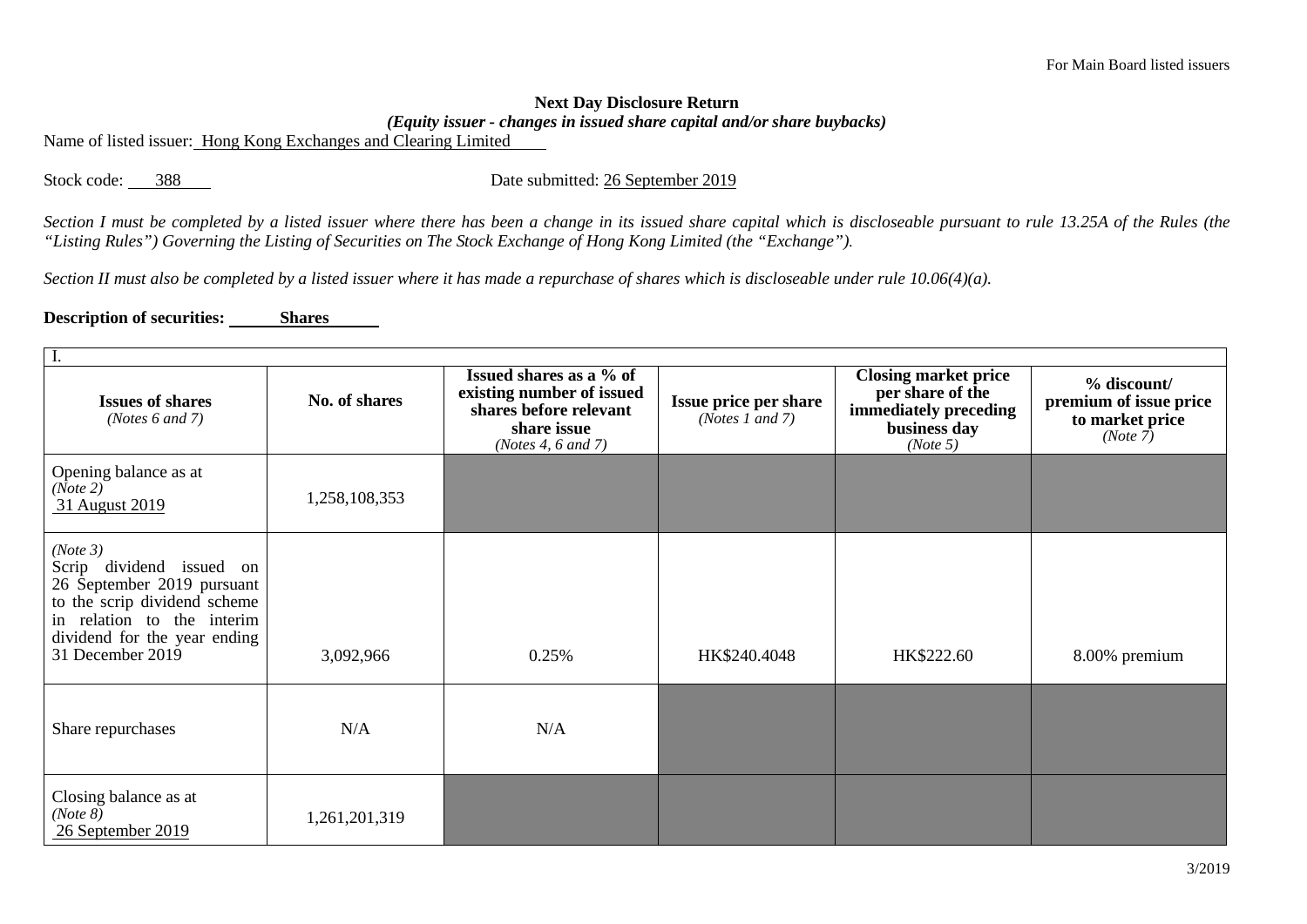We hereby confirm to the best knowledge, information and belief that, in relation to each issue of securities as set out in Section I, it has been duly authorized by the board of directors of the listed issuer and, insofar as applicable:

*(Note 9)*

- (i) all pre-conditions for the listing imposed by the Listing Rules under "Qualifications of listing" have been fulfilled;
- (ii) all (if any) conditions contained in the formal letter granting listing of and permission to deal in the securities have been fulfilled;
- (iii) all the securities of each class are in all respects identical *(Note 10)*; and
- (iv) all the definitive documents of title have been delivered.

*Notes to Section I:*

- *1. Where shares have been issued at more than one issue price per share, a weighted average issue price per share should be given.*
- *2. Please insert the closing balance date of the last Next Day Disclosure Return published pursuant to rule 13.25A or Monthly Return pursuant to rule 13.25B, whichever is the later.*
- *3. Please set out all changes in issued share capital requiring disclosure pursuant to rule 13.25A together with the relevant dates of issue. Each category will need to be disclosed individually with sufficient information to enable the user to identify the relevant category in the listed issuer's Monthly Return. For example, multiple issues of shares as a result of multiple exercises of share options under the same share option scheme or of multiple conversions under the same convertible note must be aggregated and disclosed as one category. However, if the issues resulted from exercises of share options under 2 share option schemes or conversions of 2 convertible notes, these must be disclosed as 2 separate categories.*
- *4. The percentage change in the number of issued shares of listed issuer is to be calculated by reference to the listed issuer's total number of shares in issue (excluding for such purpose any shares repurchased or redeemed but not yet cancelled) as it was immediately before the earliest relevant event which has not been disclosed in a Monthly Return or Next Day Disclosure Return.*
- *5. Where trading in the shares of the listed issuer has been suspended, "closing market price per share of the immediately preceding business day" should be construed as "closing market price per share of the business day on which the shares were last traded".*
- *6. In the context of a repurchase of shares:*
	- *"issues of shares" should be construed as "repurchases of shares"; and*
	- *"issued shares as a % of existing number of shares before relevant share issue" should be construed as "repurchased shares as a % of existing number of shares before relevant share repurchase".*
- *7. In the context of a redemption of shares:*
	- *"issues of shares" should be construed as "redemptions of shares";*
	- *"issued shares as a % of existing number of shares before relevant share issue" should be construed as "redeemed shares as a % of existing number of shares before relevant share redemption"; and*
	- *"issue price per share" should be construed as "redemption price per share".*
- *8. The closing balance date is the date of the last relevant event being disclosed.*
- *9. Items (i) to (viii) are suggested forms of confirmation which may be amended to meet individual cases.*